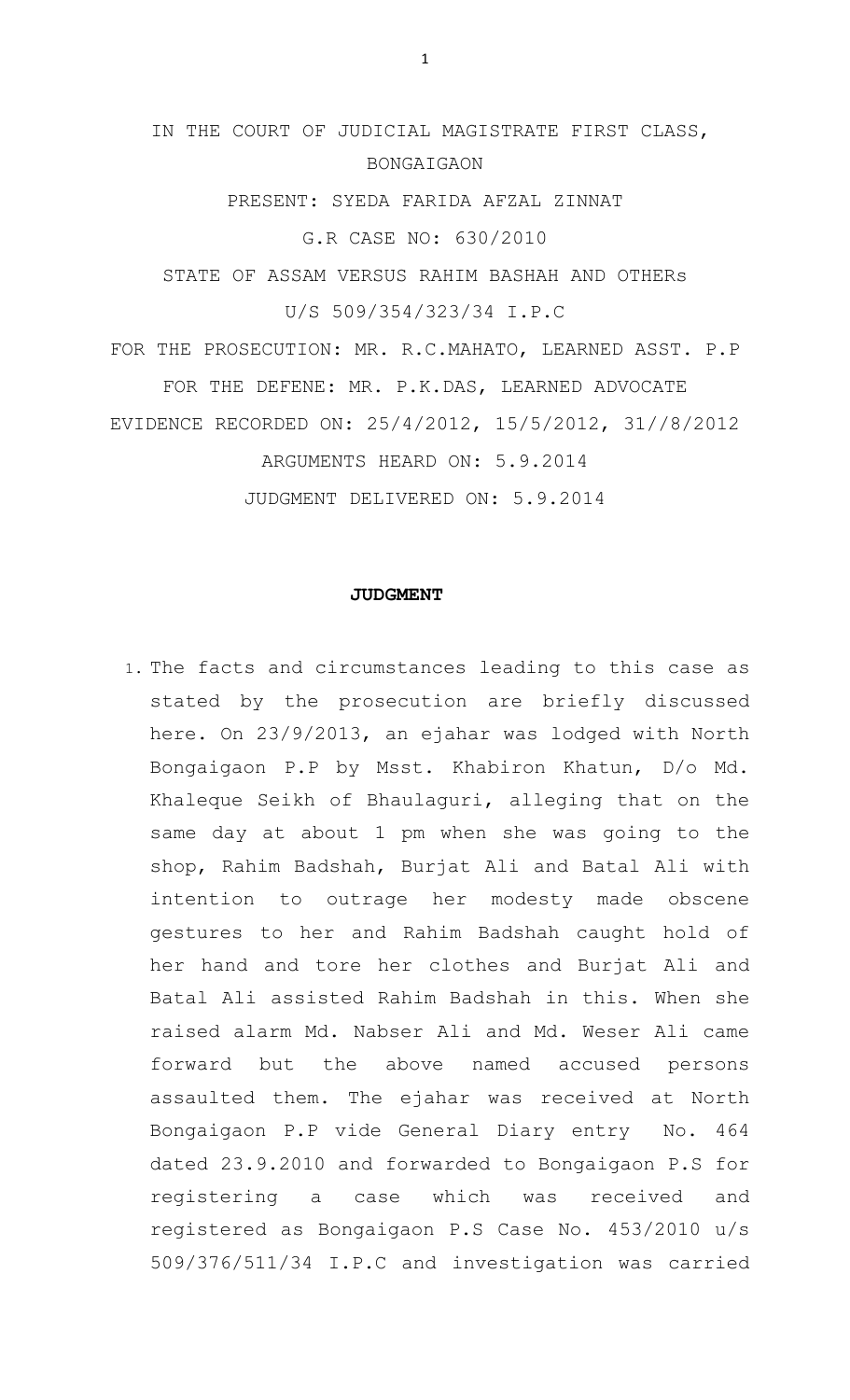on. During investigation a prima facie case was found to be well established under sections 509/354/323/34 I.P.C against accused Rahim Badshah, Burjat Ali and Batal Ali and accordingly police submitted charge sheet against them.

- 2. Cognizance had been taken under sections 509/354/323/34 I.P.C against the accused persons.
- 3. Upon appearance copies of the relevant documents were supplied to the accused persons in compliance with section 207 Cr.P.C.
- 4. After considering the relevant documents produced by the police and prima facie materials under sections 509/354/323/354/34 I.P.C having been found to be well established against the accused persons, the particulars of the offences U/Ss 509/354/323/354/34 I.P.C were explained to the accused persons to which they pleaded not guilty and claimed to be tried.
- 5. Prosecution adduced the evidence of six witnesses and exhibited documents. The accused Burjat Ali and Rahim Badshah remained absent without steps for several months. Warrants of arrest were issued against them and on the basis of the report of W/A Proclamation and Attachment order was issued against them. But the accused Batal Ali was in attendance and so the case is split up and the accused is examined U/s 313 Cr.P.C. The accused person Batal Ali denied all the allegations levelled against him but declined to adduce any evidence.
- 6. After considering the relevant documents and after hearing the defence and the prosecution I find that following are the points to be determined in this case: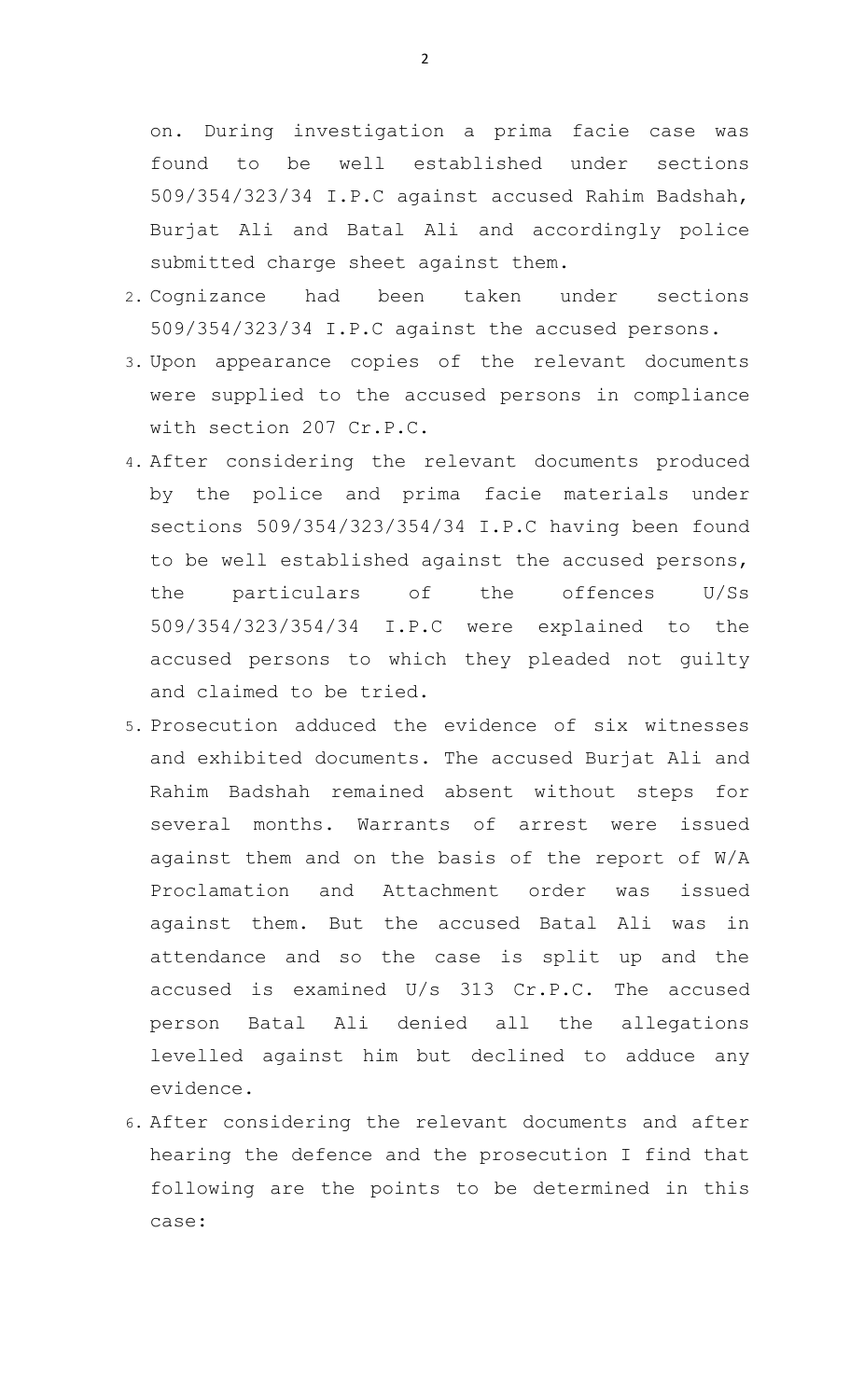- 1) Whether the accused person on 23/9/2010 at about 1 pm, intending to insult the modesty of the informant, uttered any word, made any sound or gesture or exhibited any object intending that such word or sound shall be heard, or that such gesture or object shall be seen, by such woman and thereby committed an offence punishable u/s 509 IPC?
- 2)Whether the accused persons on the same date, time and place assaulted or used criminal force to the informant, intending to outrage or knowing it to be likely that he will thereby outrage her modesty and thereby committed an offence punishable under section 354 IPC?
- 3)Whether the accused persons on the same date, time and place, voluntarily caused injury to the informant and thereby committed an offence punishable U/S 323 IPC?

## **DISCUSSION ON EVIDENCE, DECISION AND REASONS THEREOF:**

7. PW1 Khabiran Khatun stated that at about 10.30 am on the date of occurrence she went to the grocery shop to but puffed rice. That, accused Rahim Badshah was waiting on the road. That, Rahim Badshah caught hold of her hand and tried to take her to his home. That, Rahim Badshah touched her breast and when Junu Begum came on hearing her alarm the accused went away. That, she told about what happened to her brother at home and when her brother Nabser Ali went to ask about the occurrence accused Rahim Badshah, Burjat Ali and Batal Ali assaulted him. PW1 exhibited the Ejahar as Exhibit 1 and her signature as Exhibit 1(1).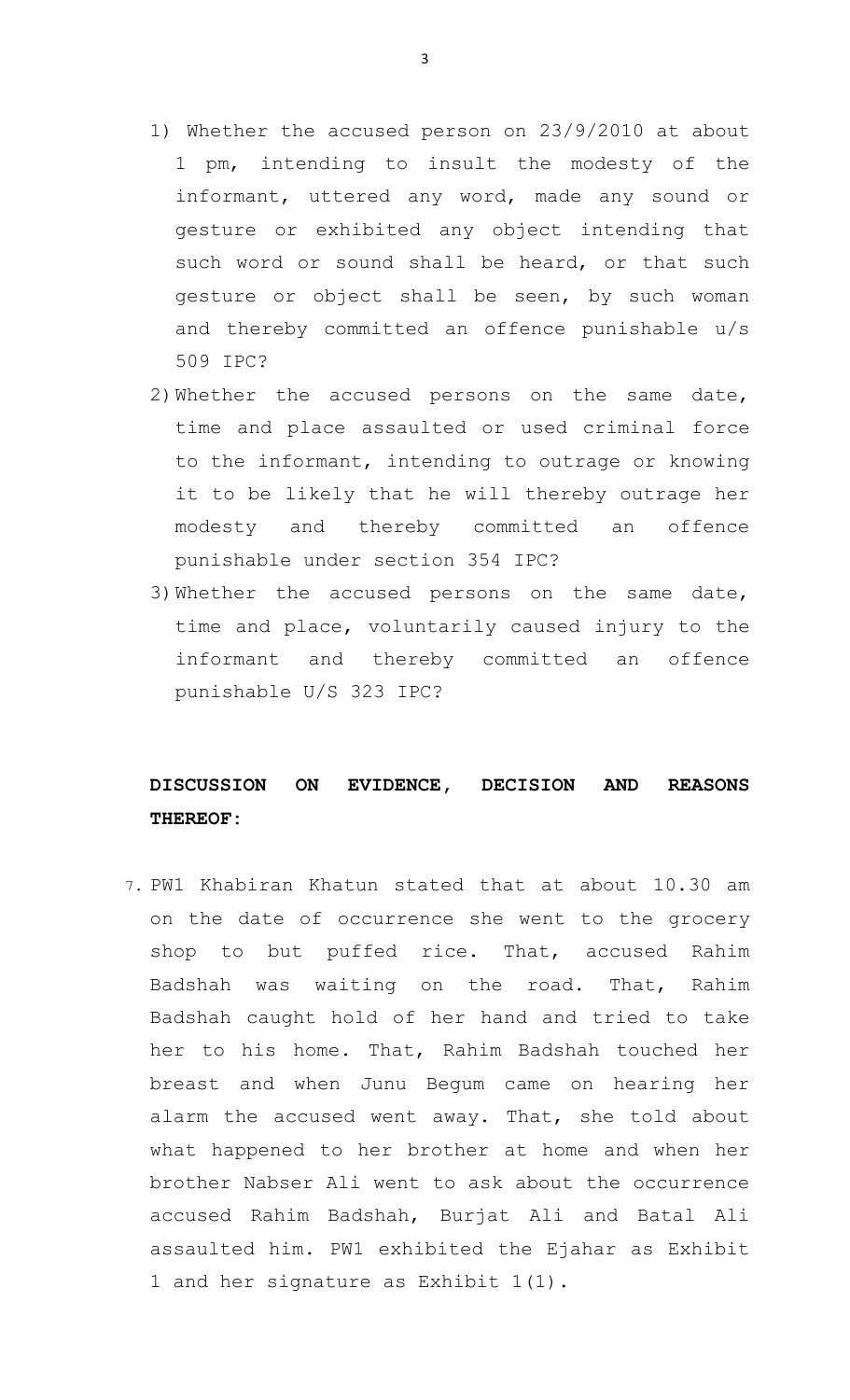- 8. During cross examination PW1 stated that her brother has previous enmity with Rahim Badshah.
- 9. PW2 Nabser Ali stated in his evidence that the informant is his sister. That, at about 1 pm on the date of occurrence he was at home when some small children informed him that Rahim Badshah is dragging his sister on the road. At this he went to meet the guardian of Rahim Badshah i.e. Khalil Ali with his brother Kobsher Ali. Then the accused Rahim Badshah, Batal Ali and Burjat Ali assaulted them.
- 10. During cross examination PW2 stated that he has no enmity with Rahim Badshah.
- 11. PW3 Moinullah Seikh stated in his evidence in chief that he does not know anything about the occurrence.
- 12. PW4 Junu Bibi stated that at about 1 pm on the date of occurrence when Khabiran Khatun was going home after buying puffed rice accused Rahim Badshah caught hold of her hand and tried to drag her. But during cross examination she stated that she did not see anything with her own eyes. She also stated that she saw Kobsher Ali assault Rahim Badshah and that Batal Ali and Burjat Ali stopped the quarrel.
- 13. PW5 Prabin Ray stated that he heard that when Khabiran Khatun was going home from the shop accused Rahim Badshah dragged her. During cross examination he stated that he has not seen anything.
- 14. PW6 Dr Meenakshi Kalita examined Nabser Ali aged 21 years old on 23/9/2010 at Civil Hospital and found the following injuries:
	- i. Mild tenderness present around right knee joint over patella and also over the base of right index finger.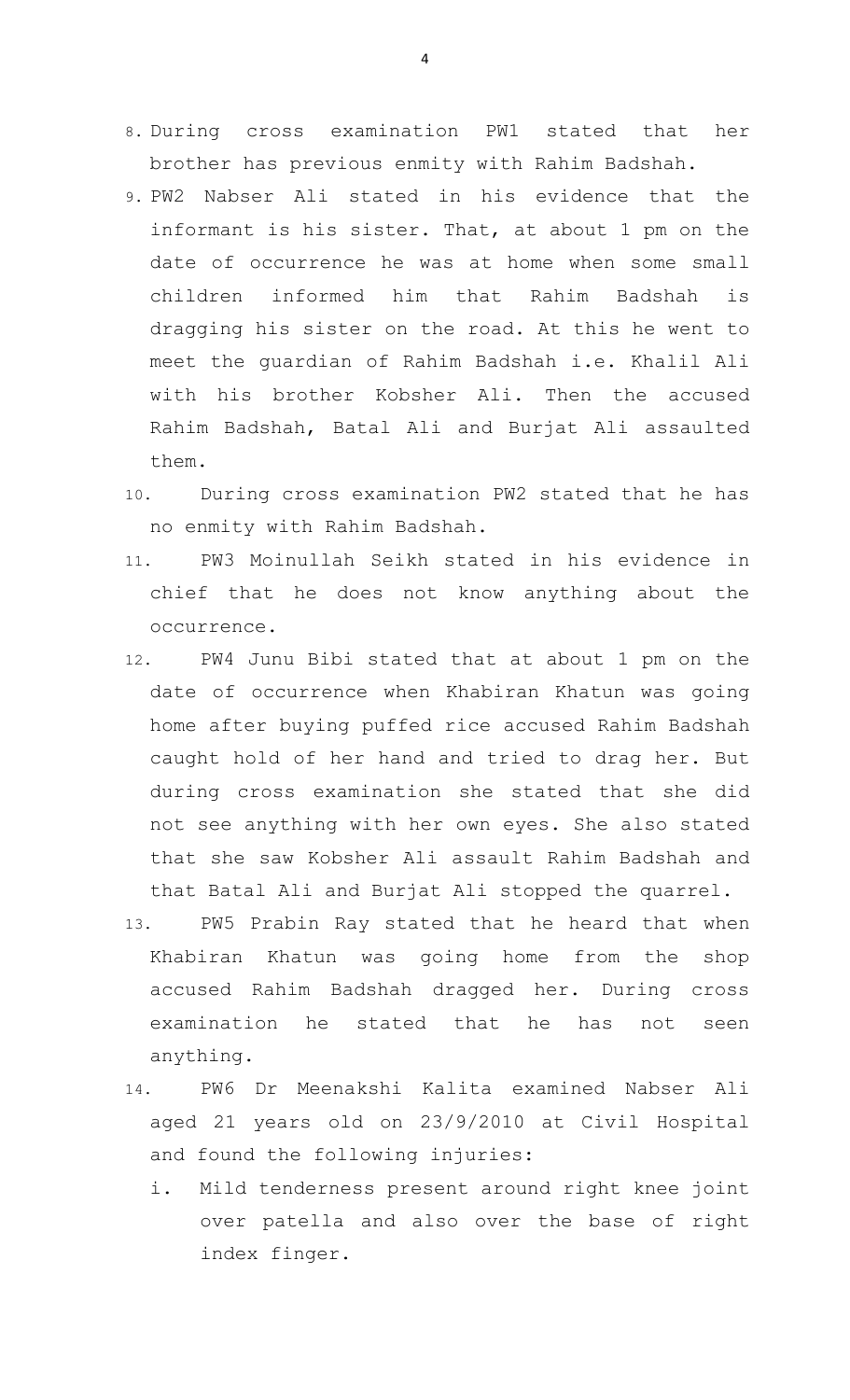PW6 stated that the victim was advised X-Ray of right knee joint and right index finger and was referred to General Surgeon. Regarding the nature of injury PW6 stated that as the X-Ray report is not received the nature of injury cannot be determined. She also examined Khabiran Khatun on the same date and found no external injury on her body.

PW6 examined Khabser Ali on the same date and found the following injuries:

- i. Tender swelling of around 2 cm in diameter at the base of right thumb.
- ii. Restriction of movement of right thumb present. Patient was advised X-Ray of right hand APN Lateral view. She stated that patient was referred to general surgeon and that nature of injury cannot be determined as X-Ray report not found.

PW6 exhibited the reports as Exhibits 2, 3 and 4 and her signatures as Exhibits 2(1), 3(1) and 4(1).

- 15. From the evidence it is seen that the accused person Batal Ali did not insult the modesty of the informant as there is no evidence against accused Batal Ali that he intending to insult the modesty of the informant, uttered any word, made any sound or gesture or exhibited any object intending that such word or sound shall be heard, by the informant or that such gesture or object shall be seen by her.
- 16. There is no evidence against accused Batal Ali that he assaulted or used criminal force to the informant, intending to outrage or knowing it to be likely that he will thereby outrage her modesty.
- 17. PW1 stated in her evidence that the occurrence took place at 10.30 am while PW2 stated that the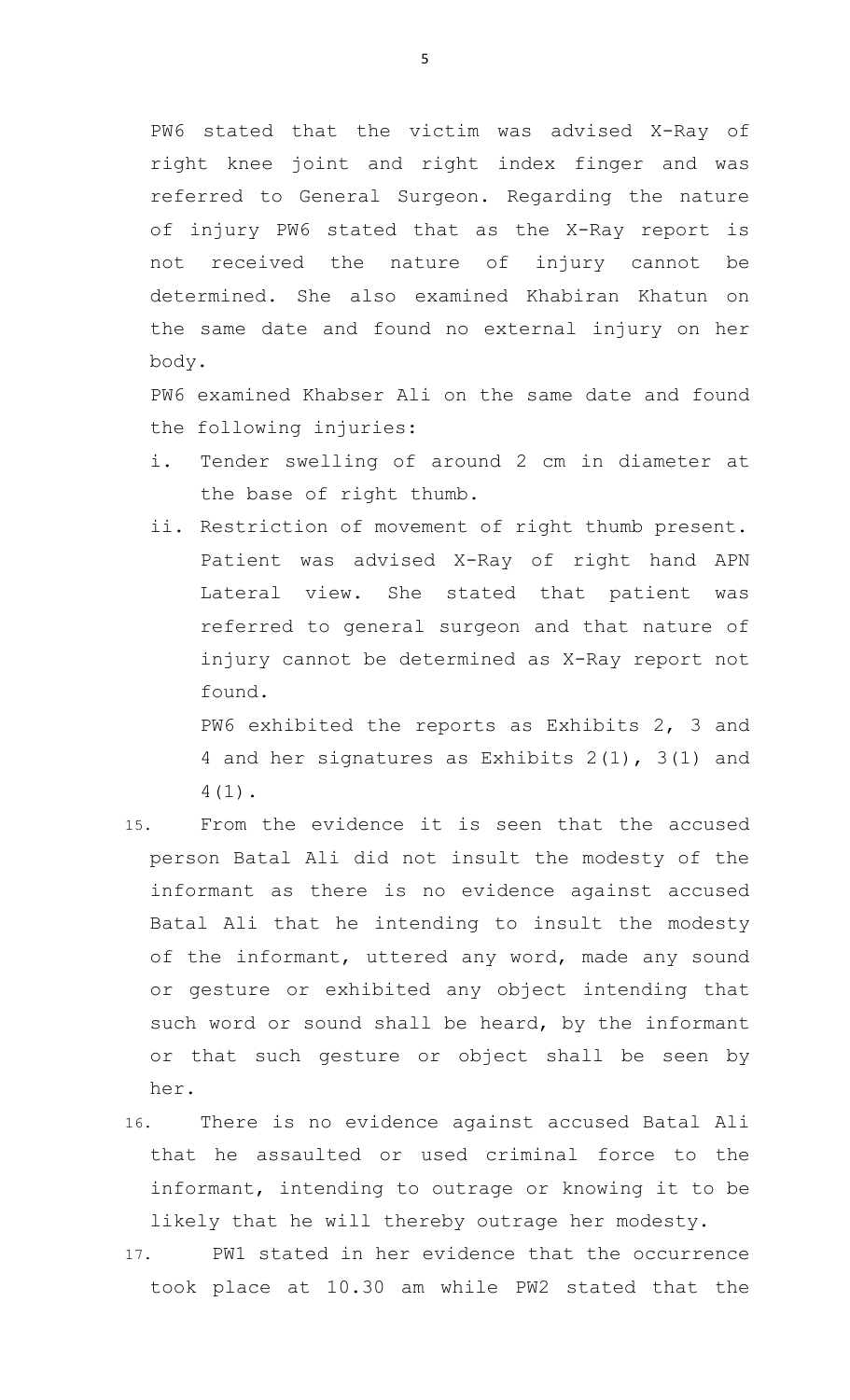occurrence took place at 1 pm. According to PW1 she informed her brother at home but according to PW2 he heard about the incident from some small children. According to PW4 Junu Bibi who is an eye witness accused Batal Ali stopped the quarrel. Again PW1 stated in her cross examination that her brother Nabser Ali had previous enmity with accused Rahim Badshah. Therefore I am of the considered opinion that it would be not safe to rely on the evidence of PW1 and PW2.

18. The Hon'ble Supreme Court of India in **AIR 2007 SC 31 ( Avtar Singh versus State of Punjab** has ruled that "**where prosecution case rests on the evidences of eye witnesses who were inimically disposed towards the accused, the rule of caution must strictly be applied**". PW1 and PW2 are related witnesses and admittedly there is enmity between the accused persons and their family. Hence care should be taken while considering their evidences. Therefore in my considered opinion the accused must be given the benefit of doubt. Hence I find that the accused person Batal Ali is not guilty.

#### **Order**

The accused person namely Batal Ali is hereby acquitted of the offences. Bail Bond is extended to a period of six months. Given under the hand and seal of this court on this the 5th day of September 2014.

> Syeda Farida Afzal Zinnat, AJS J.M (1<sup>st</sup> CLASS) BONGAIGAON